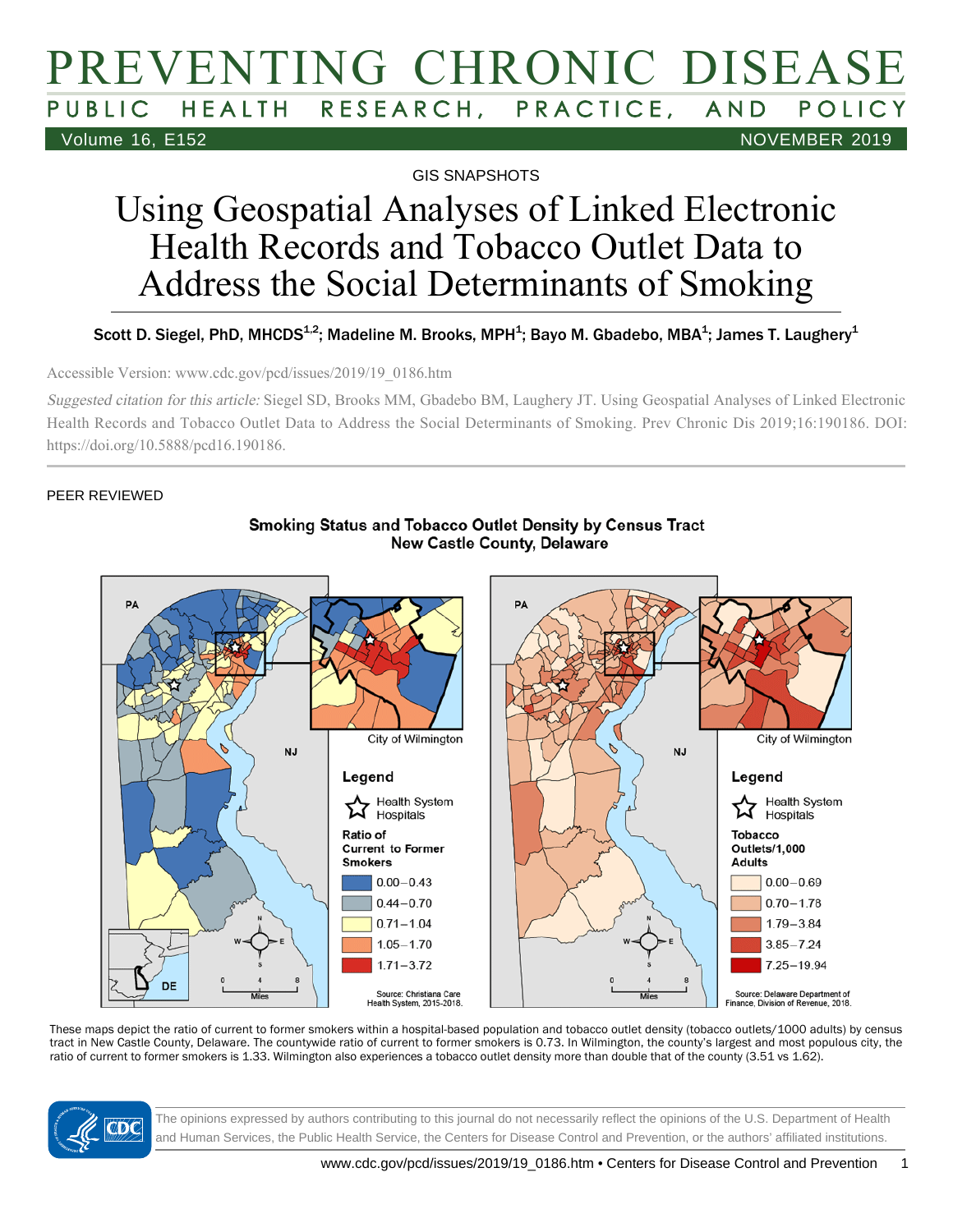## Background

The medical community now widely recognizes that social determinants of health (SDOH) have a significant effect on population health (1). If health systems are to move beyond a focus on traditional clinical services to successfully addressing SDOH, new models of care delivery are needed to guide this transition. Toward that end, the Centers for Disease Control and Prevention (CDC) developed a conceptual framework to facilitate collaboration between health systems and public health practitioners. This framework prioritizes increasing the adoption of clinical care that has a strong public health evidence base, innovating new forms of care delivery outside of clinical settings, and implementing community-wide interventions (2). As a first step toward operationalizing this framework, health systems can look beyond the "walls of the hospital" to develop an understanding of SDOH within their communities. By linking patients' electronic health record (EHR) clinical data to area-level measures (3), geospatial analyses can be employed to inform the development of novel interventions that address local SDOH.

To illustrate the potential of this approach, we linked patient-level smoking status and address data from a Mid-Atlantic health system EHR to local area–level SDOH measures. Despite notable successes in tobacco control over the last 50 years or more, smoking remains the leading preventable cause of morbidity and mortality in the US, with slower declines in smoking rates for people of low socioeconomic status (4). Hospital-based smoking cessation interventions are effective (5); however, people of low socioeconomic status are more likely to reside in neighborhoods with more tobacco outlets and other challenges (6), which can undermine smoking cessation efforts (7). Therefore, we included area-level measures of socioeconomic status and tobacco outlet exposure as indicators of the social determinants of smoking status.

# Data Sources and Map Logistics

We included all adult patients with a smoking history admitted to Christiana Care Health System (CCHS) in New Castle County, Delaware, from January 1, 2015, through June 30, 2018, who resided in New Castle County. Smoking status (current, former, never) was assessed through a standardized interview administered at admission by the patient's inpatient nurse and documented in the EHR. Patient addresses were cleaned and geocoded using ArcGIS 10.6 (Esri) (match rate = 94%). To adjust for geographic variation in the number of patients with a smoking history who were hospitalized at CCHS, a ratio of current to former smokers was calculated for each census tract. Tobacco outlet addresses were obtained from a public state business license database (8) and geocoded to calculate tobacco outlet density (TOD) for each census tract (number of tobacco outlets/1,000 adults). Patient-level tobacco outlet exposure was calculated as each patient's Euclidean distance (in miles) to the nearest tobacco outlet and the number of tobacco outlets within a half-mile radius of their address. American Community Survey data provided census tract poverty and race/ethnicity characteristics (9). Census tracts were classified as high poverty if the percentage of residents who lived below the poverty line was equal to or greater than the 75th percentile and predominant minority if a nonwhite racial or ethnic group constituted the highest proportion of the tract population. Choropleth maps were created for smoker ratios and TOD by using natural breaks classification. Independent Samples t tests and  $\chi^2$  tests were used to compare TOD by census tract classification and current versus former smokers on demographic, neighborhood, and tobacco outlet exposure characteristics.

# Highlights

These maps depict a strong association between smoking status and tobacco outlet exposure, particularly when contrasting Wilmington to the county at large. Of the 22,112 patients included in this analysis, 9,303 (42%) were current and 12,809 (58%) were former smokers, yielding a current-to-former-smoker ratio of 0.73 across the county's 130 census tracts. The smoker ratio across Wilmington's 25 census tracts was 1.33, 82% higher than the county. That is, for every 100 former smokers, there were 133 current smokers in Wilmington and 73 in the county overall. Similarly, Wilmington's TOD was more than double the county overall (3.51 vs 1.62). Notably, CCHS was located in the census tract with the greatest TOD in the county and in proximity to 42 tobacco outlets within a half-mile radius. More generally, TOD was significantly higher in census tracts classified as high poverty (3.37 vs 1.42,  $P < .001$ ), predominant minority (3.21 vs 1.56,  $P < .001$ ), and both high poverty and predominant minority (3.45 vs 1.61, <sup>P</sup> < .001). Compared with former smokers, current smokers were significantly younger and more likely to be male and racial/ethnic minorities and to reside in census tracts characterized as high poverty, predominant minority, or both (Table). Furthermore, compared with former smokers, current smokers lived, on average, 0.10 miles closer to the nearest tobacco outlet, approximately the equivalent of 2 Wilmington city blocks, and in proximity to >70% more tobacco outlets within a 1/2-mile radius of their address.

These findings extend prior community-based survey research on tobacco outlet exposure (6) to a health system population by linking area-level measures to patient-level EHR smoking history data. Greater tobacco outlet exposure can undermine smoking cessation efforts by increasing exposure to point-of-sale marketing and other smoking cues, easing access to cigarettes, and contribut-

The opinions expressed by authors contributing to this journal do not necessarily reflect the opinions of the U.S. Department of Health and Human Services, the Public Health Service, the Centers for Disease Control and Prevention, or the authors' affiliated institutions.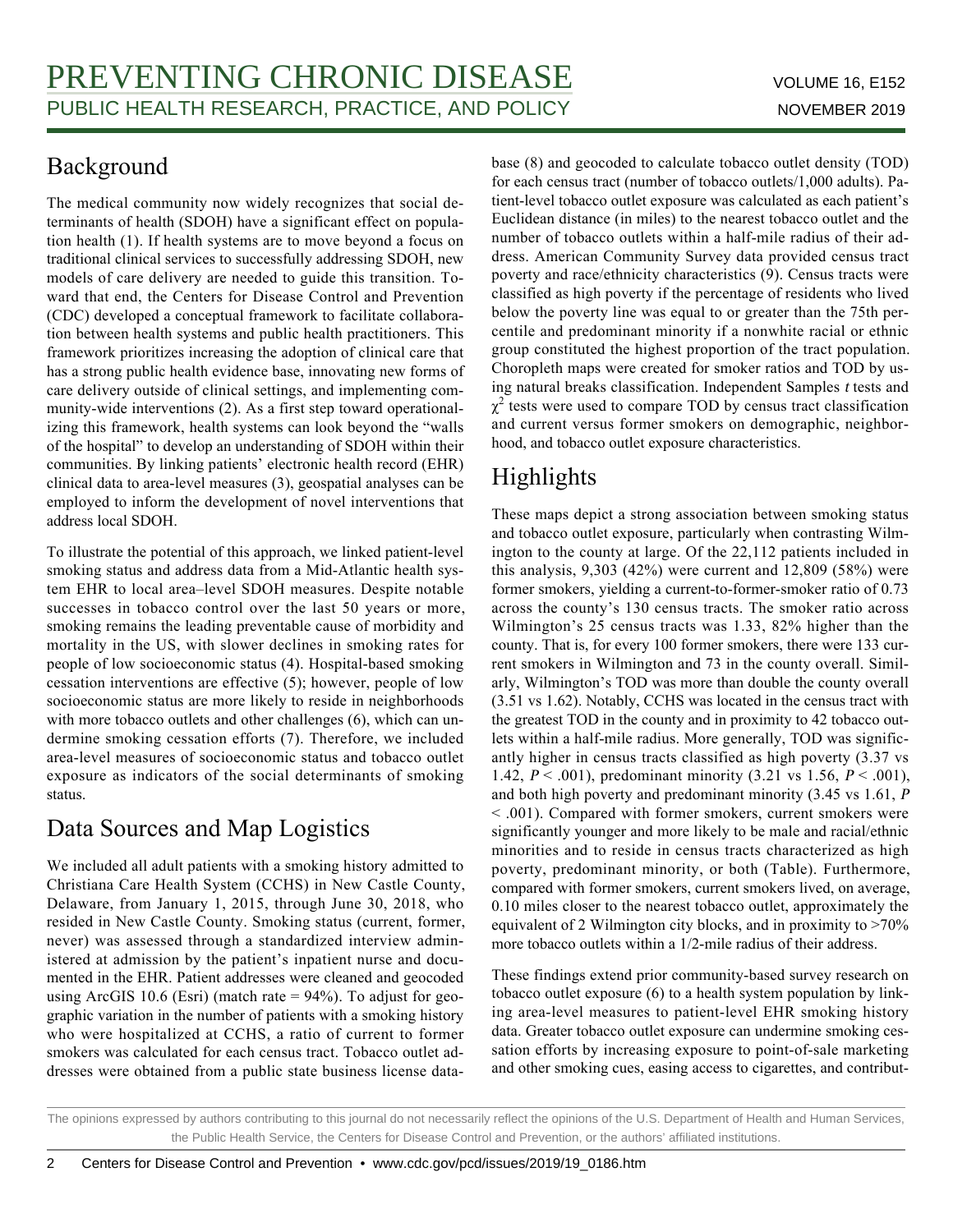ing to pro-smoking attitudes (7). Hospitalization represents an opportunity for smokers to make a quit attempt in a smoke-free environment with ready access to treatment. Unfortunately, returning to a neighborhood with high tobacco outlet exposure upon discharge can increase the likelihood of relapse.

The primary limitation of this snapshot is that it cannot support causal inferences. Without quit dates and contemporaneous addresses, it is unclear whether former smokers from this population were more likely to quit when living in neighborhoods with lower tobacco outlet exposure and higher socioeconomic status. Temporal considerations aside, greater TOD may contribute to higher rates of smoking, more demand for cigarettes may drive greater TOD, or "third variables" such as disinvestment may contribute to both the greater use of cigarettes to cope with living in low-socioeconomic status areas and more lenient zoning standards regarding tobacco outlets.

### Action

This snapshot can stimulate novel smoking cessation initiatives aligned with the CDC framework. At the clinical level, the results underscore the importance of ensuring access to evidence-based smoking cessation interventions given the SDOH many smokers face. In addition, behavioral interventions specifically designed to reduce reactivity to smoking cues (10) may prove uniquely beneficial for smokers with greater tobacco outlet exposure. Future research can evaluate whether such adjuvant treatments improve quit rates for these patients. At the community level, the fact that one of the CCHS hospitals was located in the census tract with the greatest TOD in the county would support extending smoking cessation programming to quite literally just outside the walls of the hospital (eg, partnering with local community organizations, deploying community health workers). At the population level, further research is needed to evaluate whether regulating TOD reduces smoking rates in low-socioeconomic status neighborhoods (7). Partnering with the local health department and advocacy organizations may facilitate such evaluation efforts. Taken together, this snapshot portrays how linking EHR and area-level data can guide more effective collaborations between health systems and public health practitioners to address the SDOH.

# Acknowledgments

This project was supported by the Delaware INBRE program, with a grant from the National Institute of General Medical Sciences – NIGMS (P20 GM103446) from the National Institutes of Health and the State of Delaware.

# Author Information

Corresponding Author: Dr. Scott D. Siegel, 4755 Ogletown-Stanton Road, 8E17, Newark, DE 19718. Telephone: 302-733- 4380. Email: ssiegel@christianacare.org.

Author Affiliations: <sup>1</sup>Value Institute, Christiana Care Health System, Newark, Delaware. <sup>2</sup>Helen F. Graham Cancer Center and Research Institute, Christiana Care Health System, Newark, Delaware.

# References

- 1. Adler NE, Glymour MM, Fielding J. Addressing social determinants of health and health inequalities. JAMA 2016; 316(16):1641–2.
- 2. Auerbach J. The 3 buckets of prevention. J Public Health Manag Pract 2016;22(3):215–8.
- 3. Schinasi LH, Auchincloss AH, Forrest CB, Diez Roux AV. Using electronic health record data for environmental and place based population health research: a systematic review. Ann Epidemiol 2018;28(7):493–502.
- 4. National Center for Chronic Disease Prevention and Health Promotion (US) Office on Smoking and Health. The health consequences of smoking  $-50$  years of progress: A Report of the Surgeon General. Atlanta (GA): Centers for Disease Control and Prevention; 2014, p. 1–36.
- 5. Rigotti NA, Clair C, Munafò MR, Stead LF. Interventions for smoking cessation in hospitalised patients. Cochrane Database Syst Rev 2012;16(5):CD001837.
- 6. Rodriguez D, Carlos HA, Adachi-Mejia AM, Berke EM, Sargent JD. Predictors of tobacco outlet density nationwide: a geographic analysis. Tob Control 2013;22(5):349–55.
- Cantrell J, Anesetti-Rothermel A, Pearson JL, Xiao H, Vallone 7. D, Kirchner TR. The impact of the tobacco retail outlet environment on adult cessation and differences by neighborhood poverty. Addiction 2015;110(1):152–61.
- 8. Delaware Department of Finance, Division of Revenue. Delaware business licenses. Delaware Open Data. https:// data.delaware.gov/Licenses-and-Certifications/Delaware-Business-Licenses/5zy2-grhr. Published 2018. Accessed October 29, 2018.
- 9. U.S. Census Bureau. 2012-2016 American Community Survey 5-Year Estimates. https://factfinder.census.gov/faces/nav/jsf/ pages/index.xhtml. Published 2016. Accessed August 31, 2018.

The opinions expressed by authors contributing to this journal do not necessarily reflect the opinions of the U.S. Department of Health and Human Services, the Public Health Service, the Centers for Disease Control and Prevention, or the authors' affiliated institutions.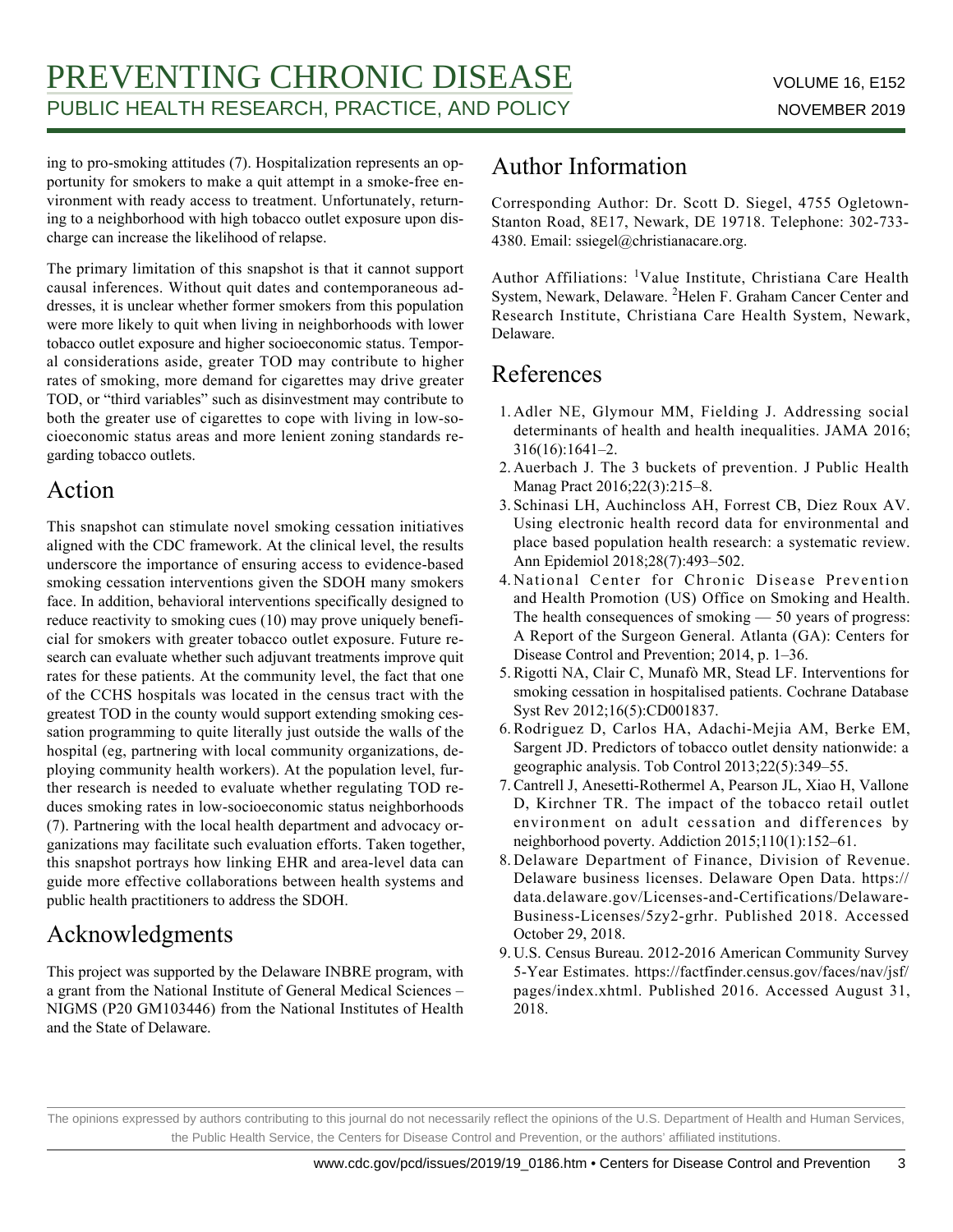10. Brandon TH, Unrod M, Drobes DJ, Sutton SK, Hawk LW, Simmons VN, et al. Facilitated extinction training to improve pharmacotherapy for smoking cessation: a pilot feasibility trial. Nicotine Tob Res 2018;20(10):1189–97.

The opinions expressed by authors contributing to this journal do not necessarily reflect the opinions of the U.S. Department of Health and Human Services, the Public Health Service, the Centers for Disease Control and Prevention, or the authors' affiliated institutions.